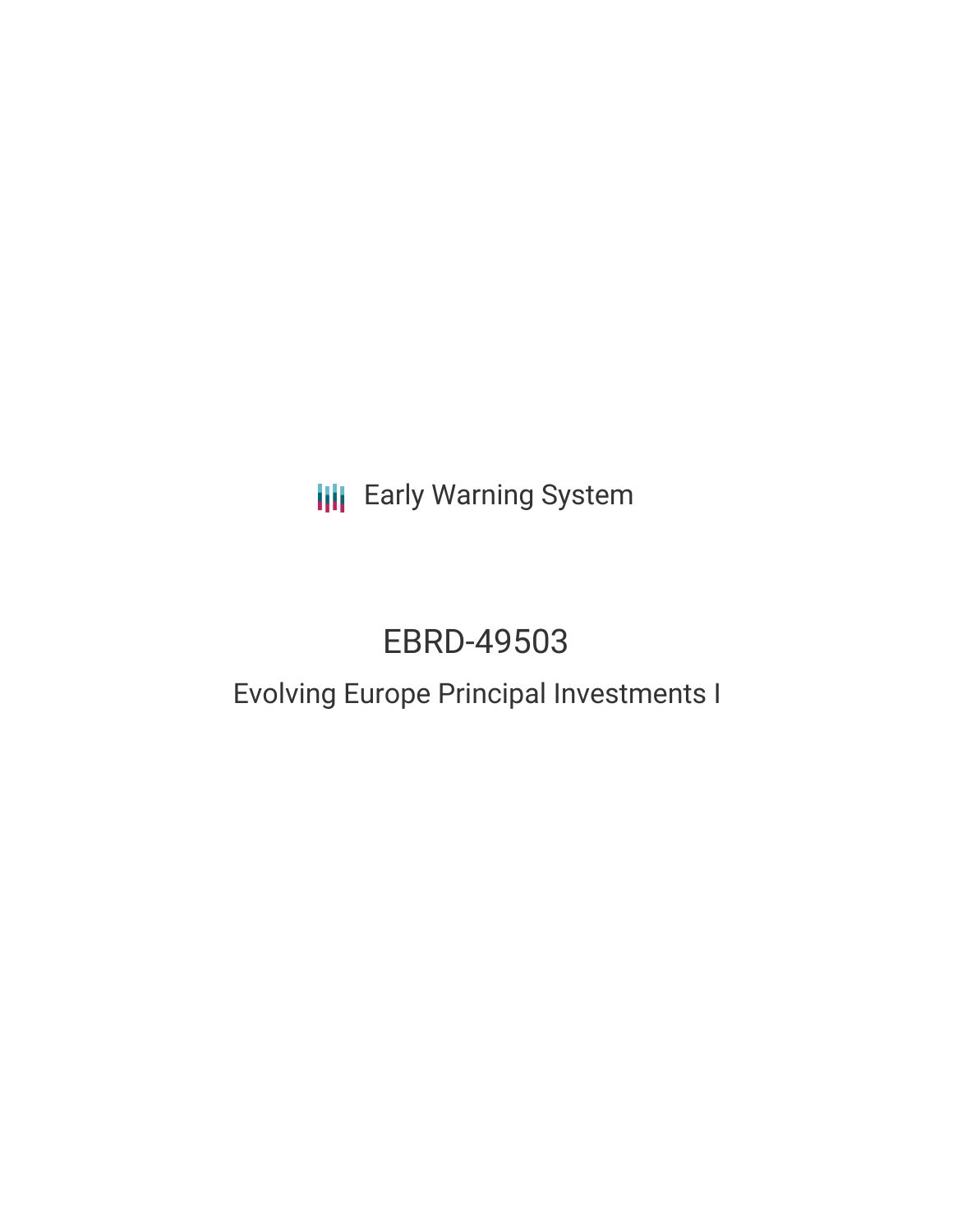

#### **Quick Facts**

| <b>Financial Institutions</b>  | European Bank for Reconstruction and Development (EBRD) |
|--------------------------------|---------------------------------------------------------|
| <b>Status</b>                  | Approved                                                |
| <b>Bank Risk Rating</b>        | FI                                                      |
| <b>Voting Date</b>             | 2018-10-31                                              |
| <b>Sectors</b>                 | Finance                                                 |
| <b>Investment Type(s)</b>      | Eauity                                                  |
| <b>Investment Amount (USD)</b> | $$33.94$ million                                        |
| <b>Project Cost (USD)</b>      | \$169.72 million                                        |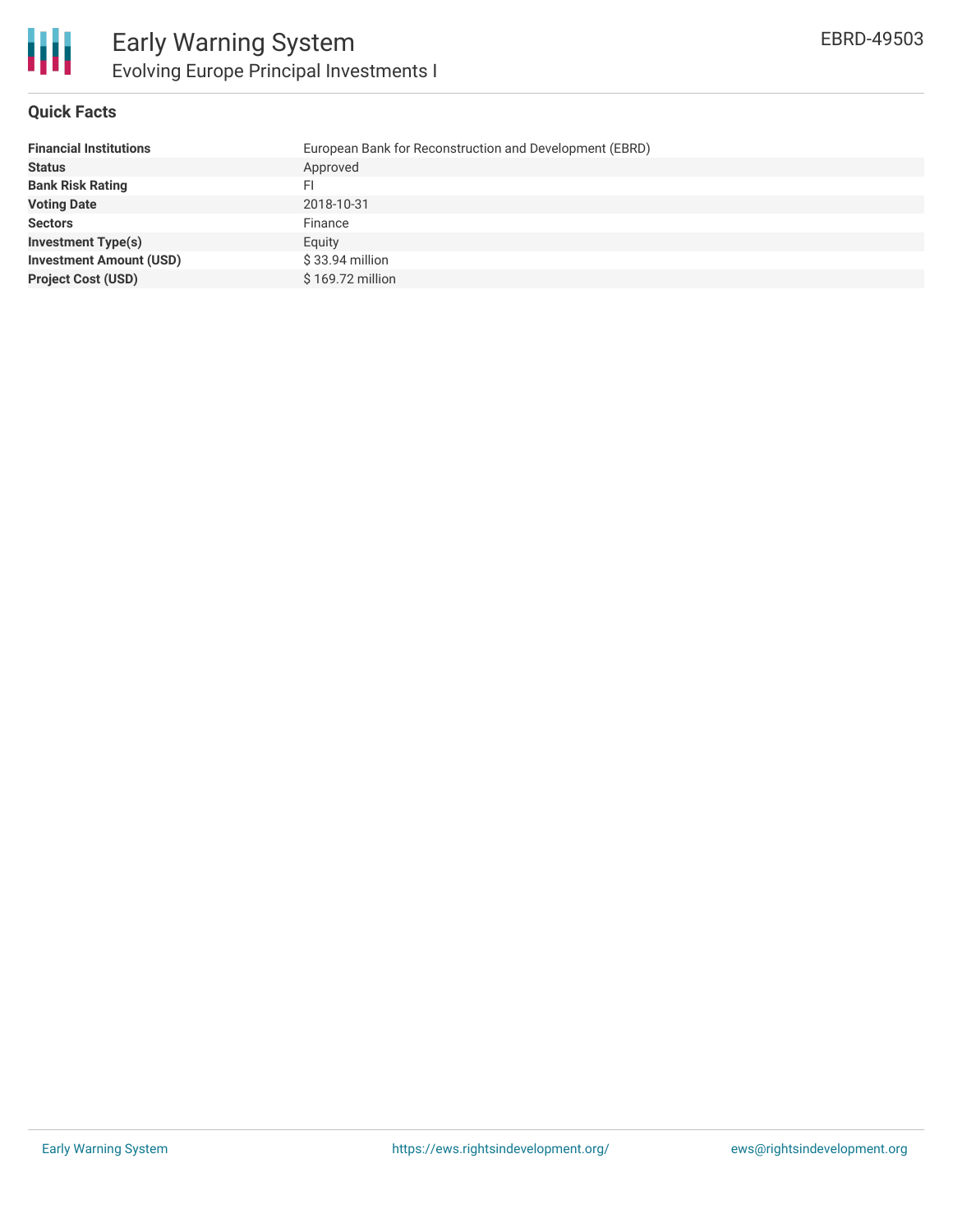

Ш

#### **Project Description**

According to EBRD website, the project is an investment in Evolving Europe Principal Investments I which is a private equity fund targeting primarily small and medium sized enterprises (SMEs) across Central and South Eastern Europe. This will contribute to the availability of private equity capital which will strengthen the resilience of the corporate sector and help promote private and entrepreneurial initiatives.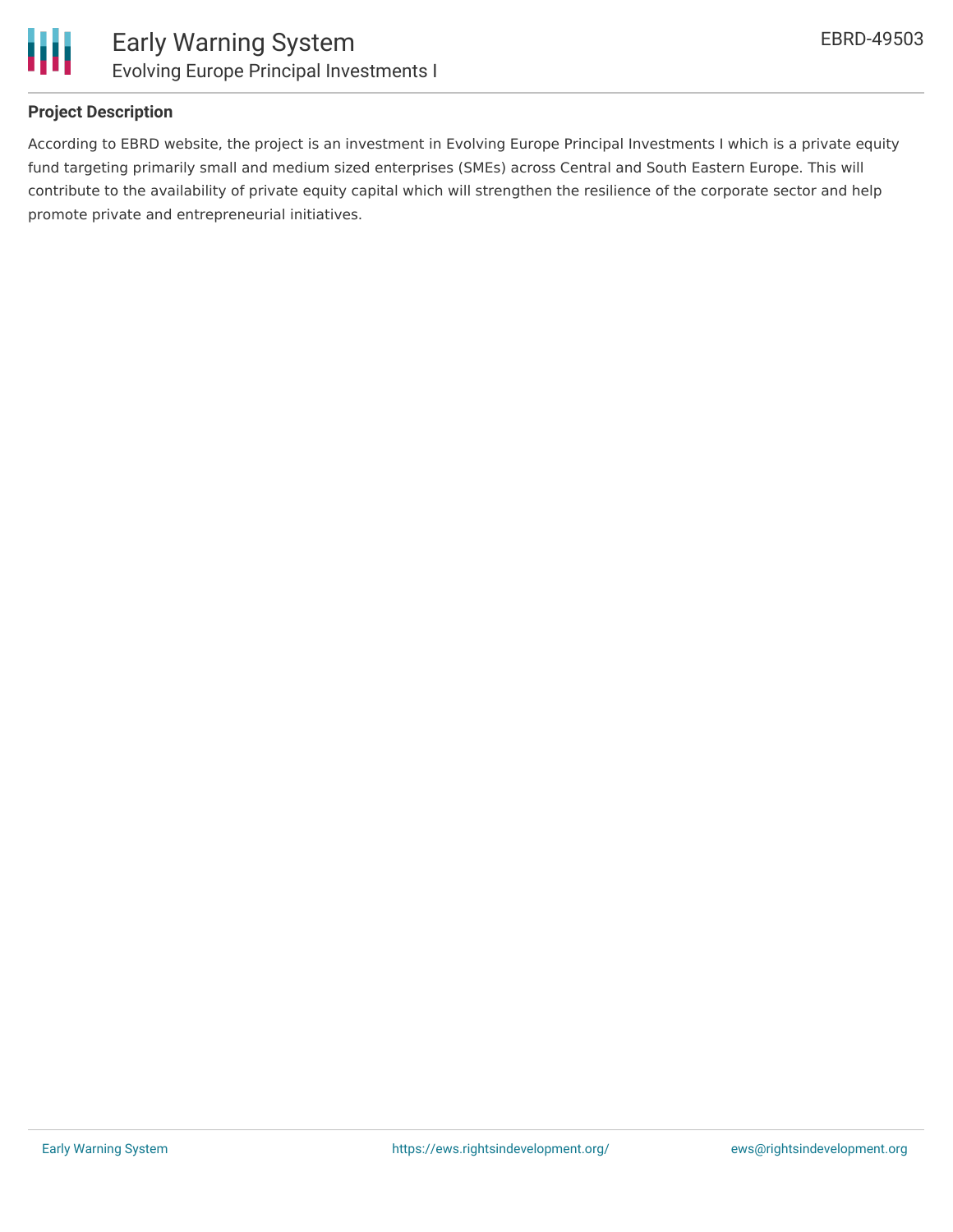#### **Investment Description**

Ш

European Bank for Reconstruction and Development (EBRD)

#### **Financial Intermediary**

Financial Intermediary: A commercial bank or financial institution that receives funds from a development bank. A financial intermediary then lends these funds to their clients (private actors) in the form of loans, bonds, guarantees and equity shares. Financial intermediaries include insurance, pension and equity funds. The direct financial relationship is between the development bank and the financial intermediary.

- Evolving Europe Principal [Investments](file:///actor/1463/) I (Financial Intermediary)
- Integral Venture [Partners](file:///actor/1464/) SARL (Financial Intermediary)